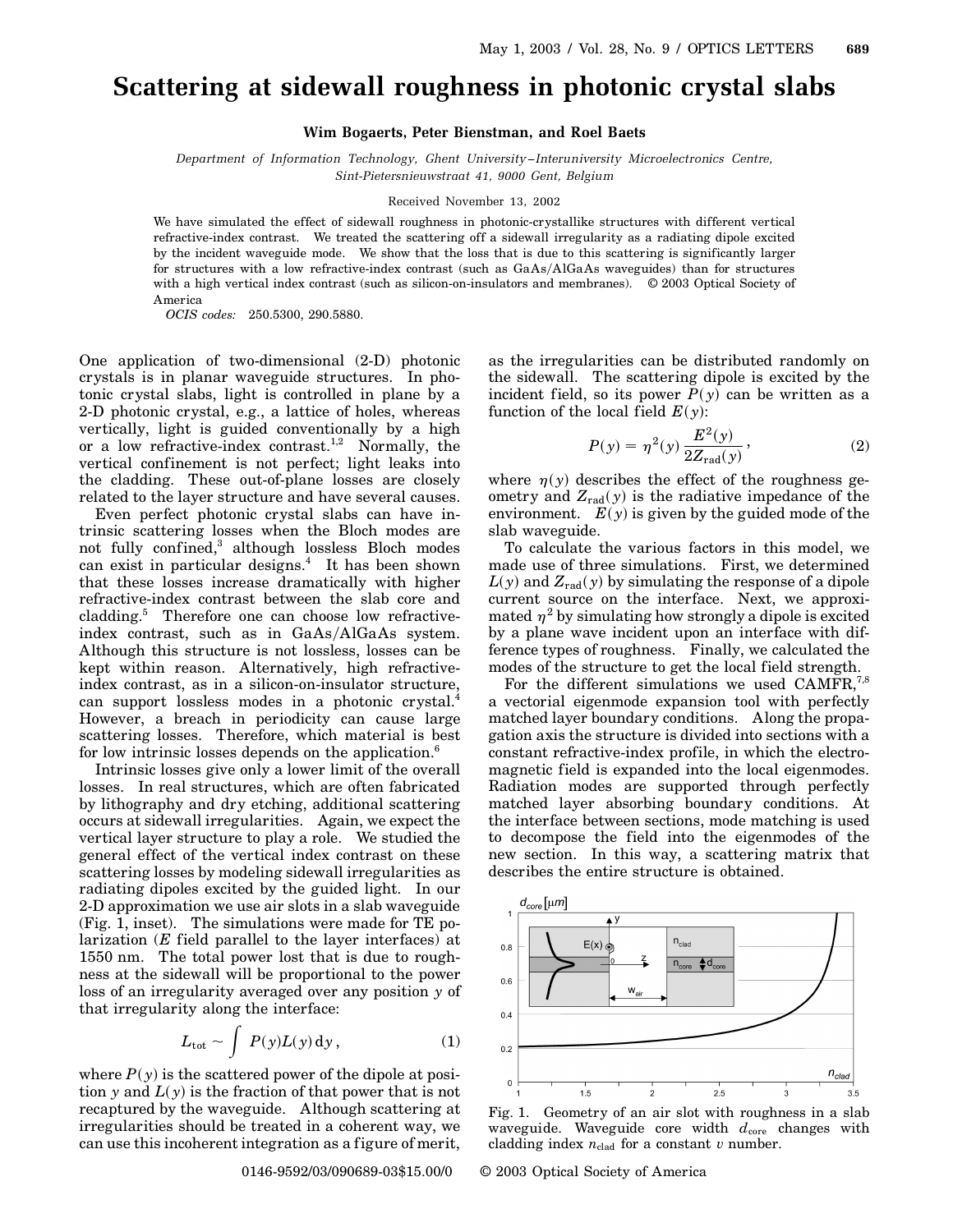To compare slabs with different vertical index contrasts we used three-layer symmetric slab waveguide with a *v* number of 2.79 to guarantee single-mode behavior. The *v* number is related to the refractiveindex contrast and the thickness of the waveguide:

$$
v = k_0 d_{\text{core}} \sqrt{n_{\text{core}}^2 - n_{\text{clad}}^2} \,. \tag{3}
$$

To keep the *v* number constant we increase core thickness  $d_{\text{core}}$  with cladding index  $n_{\text{clad}}$ , as illustrated in Fig. 1. For compatibility with both  $GaAs/AlGaAs$ and silicon-based structures, a value of  $n_{\text{core}} = 3.45$ was chosen as the index of the core. For the numerical results presented here we used an air gap of  $w_{\text{air}} = 280 \text{ nm}.$ 

In the TE polarization, a 2-D dipole upon an interface radiates in all directions. To calculate the fraction of the dipole's power that is recaptured by the waveguide we excited a dipole by a known dipole current source  $I_0$  at position *y*. The power  $P_0(y)$  emitted by this source is

$$
P_0(y) = \frac{I_0 E_0(y)}{2},\tag{4}
$$

where  $E_0(y)$  is the electric field measured at the position of the current source. As this is a 2-D simulation,  $P_0$  is measured in watts per meter. Likewise, the radiative impedance of the environment without roughness,

$$
Z_{\text{rad, 0}}(y) = \frac{E_0(y)}{I_0},
$$
 (5)

is expressed in ohms per meter.  $E_0(y)$  can be calculated in CAMFR. We found that  $Z_{rad,0}(y)$  oscillates gently with *y*, and the oscillation is stronger for higher index contrast.

Because in a photonic crystal the forward and backward propagating light is coupled, the recaptured light in both the forward and the backward slab modes can be considered not lost. The fraction of the lost light  $L(y)$  of the dipole can therefore be expressed as

$$
L(y) = \frac{P_0(y) - R(y) - T(y)}{P_0(y)},
$$
\n(6)

where  $R(y)$  and  $T(y)$  are, respectively, the power in the forward and backward propagating guided slab modes. Figure 2 shows  $L(y)$  for several values of  $n_{\text{clad}}$ . If the dipole is located near the slab core, a larger fraction of light is recovered. Also, a slab waveguide with high vertical index contrast can recapture more light because of its higher numerical aperture.

We then calculate the excitation of the dipole,  $\eta^2$ , by the incident field. It is obvious that the amount of scattering depends strongly on the type of irregularity and on the index contrast  $\Delta \epsilon_h = n_{\text{mat}}^2 - 1$  of the sidewall, where  $n_{\text{mat}}$  is the index of the material at position *y*. We calculate  $\eta^2$  by scattering a plane wave off a rectangular irregularity on a material–air interface and do this for different irregularities and values of  $\Delta \epsilon_h$ . Figure 3 shows  $\eta^2$  as a function of  $\Delta \epsilon_h$  for irregularities of several widths and depths. We found that  $\eta^2$  behaves much as

$$
\eta^2 = \gamma (\Delta \epsilon_h)^2, \qquad (7)
$$

where  $\gamma$  describes the influence of the shape and size of the irregularities. This result has also been reported in the literature for orthogonal incidence.<sup>9</sup>

Now that we know  $\eta^2$  we can calculate the excitation  $P(y)$  of the dipole in an irregularity at position  $y$  by approximating  $Z_{\text{rad}}(y)$  by  $Z_{\text{rad},0}(y)$  of the unperturbed structure:

$$
P(y) \cong \gamma [\Delta \epsilon_h(y)]^2 \frac{E^2(y)}{2Z_{\text{rad},0}(y)}.
$$
 (8)

Note that  $\Delta \epsilon_h$  is dependent on position *y*, as the index contrast of the material–air interface is higher in the slab core than in the slab cladding. Therefore, as core index  $n_{\text{core}}$  is fixed at 3.45, a low vertical index contrast implies a high value of  $\Delta \epsilon_h$  in the slab cladding. Figure 4 shows  $P(y)$  normalized to the power of the incident slab waveguide mode for several values of  $n_{\text{clad}}$ , where  $E(y)$  is based on the guided slab mode. Overall, the excitation of the dipole is much stronger for low vertical index contrasts (high values of  $n_{\text{clad}}$ ) because the mode profile is much broader and  $\Delta \epsilon_h$  in the cladding is much larger.

We now combine the results to estimate the average losses that are due to roughness by filling in all factors in Eq. (1). Figure 5 shows  $L_{\text{tot}}$  as a function of  $n_{\text{clad}}$ . There is a strong increase of losses for higher



Fig. 2. Loss of a radiation dipole as a function of position *y*. *Ly* is the fraction that cannot be recaptured by the waveguide.



Fig. 3. Strength of a dipole excited by a plane wave incident upon an irregularity on a material–air interface, plotted as a function of material refractive index  $\Delta \epsilon_h$  for several shapes of irregularities.